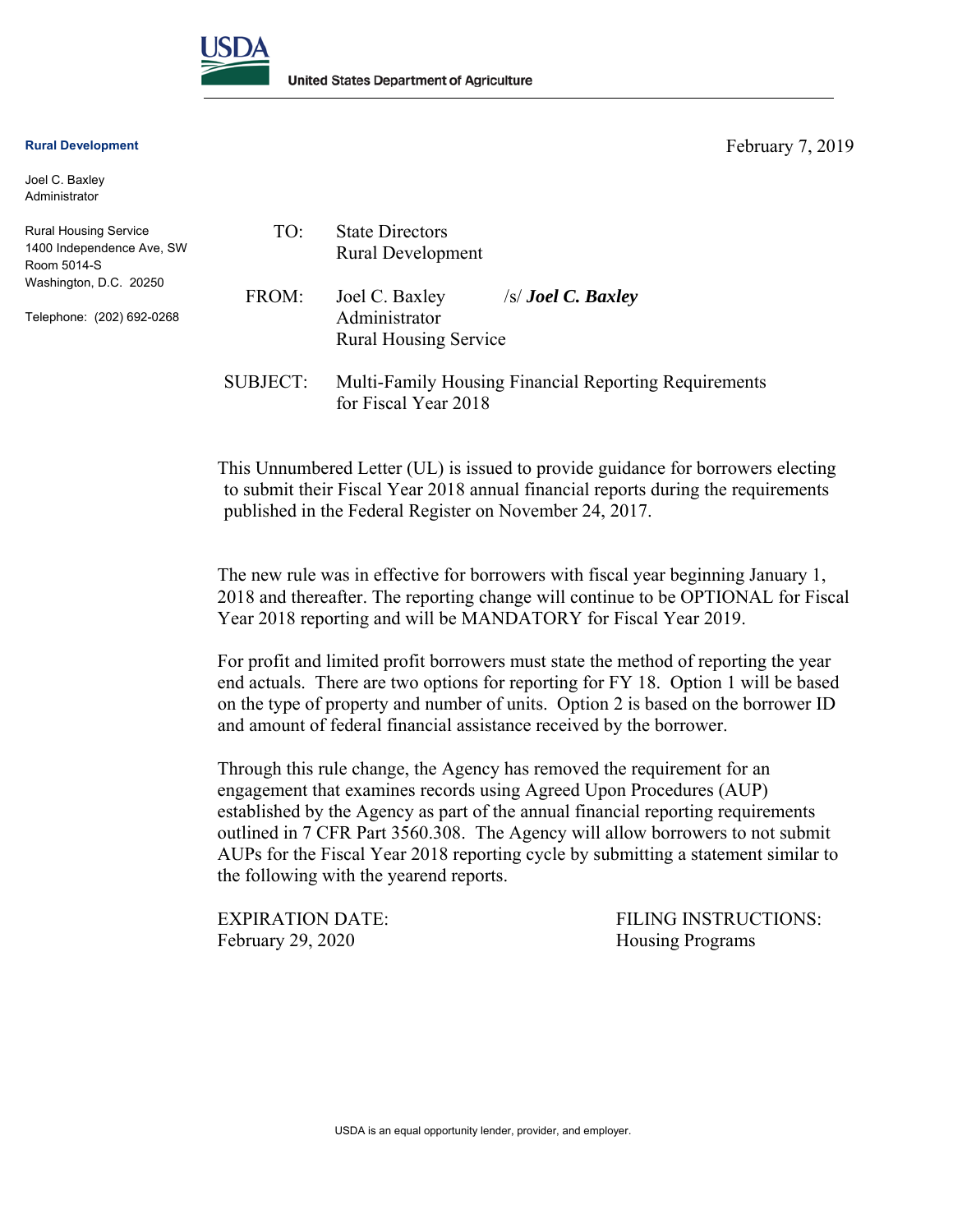*Pursuit to the Final Rule 7 CFR Part 3560 to reduce MFH Program financial reporting requirements an engagement that examines records using agreed upon procedures has been eliminated. Accept this as our request to eliminate this engagement for year-end financial reporting of FY2018 per 7 CFR Part 3560.308.* 

**Option 1** Units at the property

|                                                       |            | <b>For Profit and Limited Profit Entity</b>                     |                                                 |                                                                                         |
|-------------------------------------------------------|------------|-----------------------------------------------------------------|-------------------------------------------------|-----------------------------------------------------------------------------------------|
| Forms RD<br>3560-7 and<br>Type of Property<br>3560-10 |            | Borrower<br>Certification Of<br>Performance<br><b>Standards</b> | Agreed-Upon<br>Procedures and<br>Determinations | <b>Audited Financial</b><br>Statements (In<br>accordance with Yellow<br>Book Standards) |
| Rural Development<br>project $(1-15 \text{ units})$   | <b>Yes</b> | <b>Yes</b>                                                      | N <sub>0</sub>                                  | N <sub>0</sub>                                                                          |
| Rural Development<br>project $(16-23 \text{ units})$  | <b>Yes</b> | <b>Yes</b>                                                      | Eliminated with<br>approval                     | No.                                                                                     |
| Rural Development<br>project $(24 + \text{units})$    | Yes        | <b>Yes</b>                                                      | Eliminated with<br>approval                     | $Yes*$                                                                                  |

**FY 2018 Year End Financial Reporting Requirements** 

**Option 2** Borrower Identification Number / Federal Financial Assistance

The determination as to the need of an audit is based on **all** RD projects associated with the borrower identification number and the total amount of federal financial assistance the borrower received at all properties. Just to be clear, if there are 5 projects and

> Combin required. However, if they are under one Year End borrower ID, and the total of all projects is each one is <500K, an individual audit is not

 $\mathbf{F}$  $\mathbf{C}$  $\frac{F}{\text{Total Borrower}}$  Forms RD Boring and Poster and Boring and Project is audited as a major

| Total Borrower<br>Federal Financial                                                   | Forms RD<br>3560-7 and | $\int_{\text{off}}^{\infty}$ program? |                |  |  |  |
|---------------------------------------------------------------------------------------|------------------------|---------------------------------------|----------------|--|--|--|
| Assistance*                                                                           | 3560-10                | Standards                             | Audit Guide    |  |  |  |
| RD Borrower with<br>less than $$500,000$ in<br>Federal financial<br>assistance        | Yes                    | Yes                                   | N <sub>0</sub> |  |  |  |
| <b>RD</b> Borrower with<br>\$500,000 or greater<br>in Federal financial<br>assistance | Yes                    | Yes                                   | $Yes**$        |  |  |  |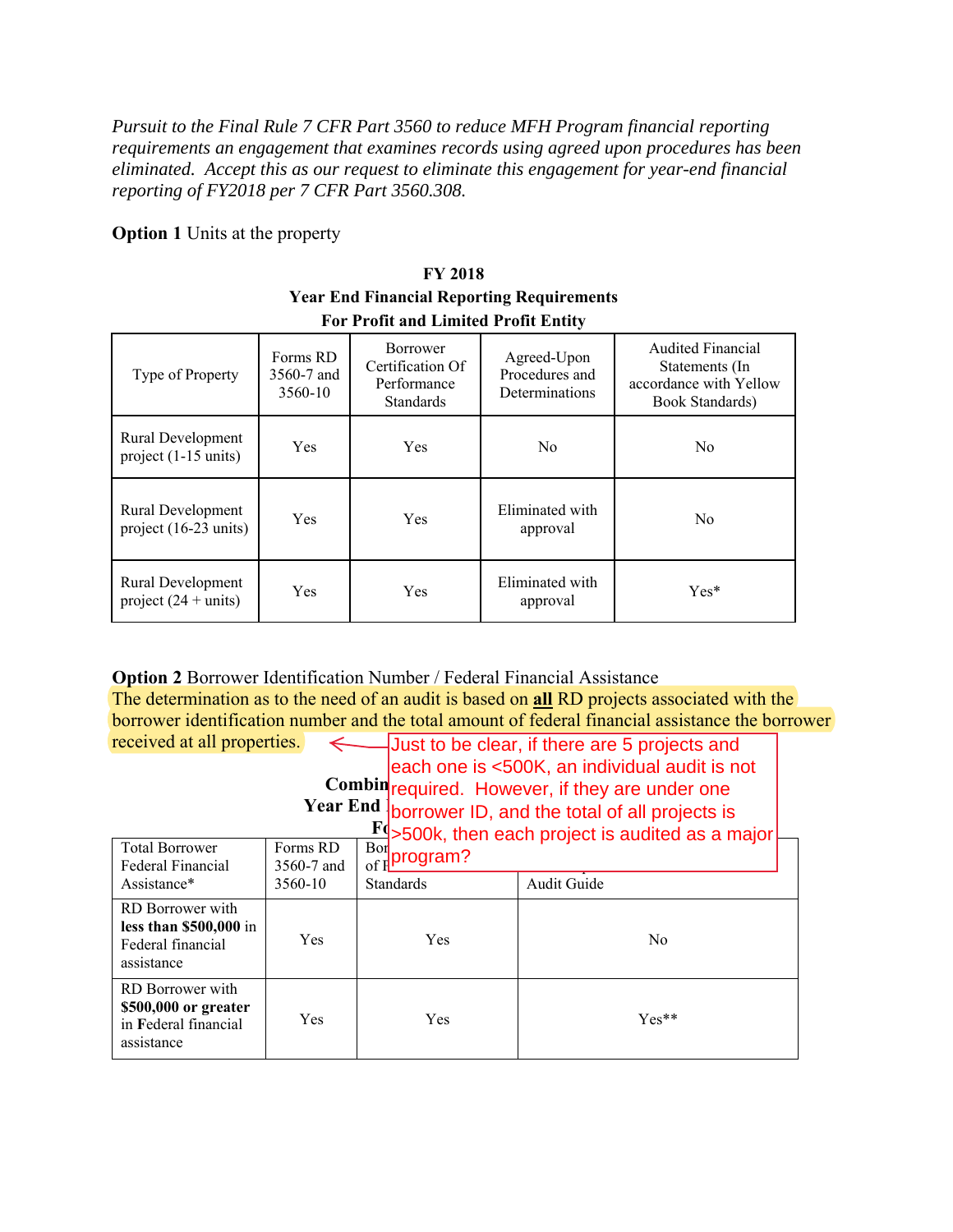### ABC Apartments, LP RHS Project No. 00-000-000000000-00-0

| Table of Contents                                                                                               |  |
|-----------------------------------------------------------------------------------------------------------------|--|
|                                                                                                                 |  |
| <b>Financial Statements</b>                                                                                     |  |
|                                                                                                                 |  |
|                                                                                                                 |  |
|                                                                                                                 |  |
|                                                                                                                 |  |
|                                                                                                                 |  |
| Rural Development Required Supplemental Information                                                             |  |
|                                                                                                                 |  |
|                                                                                                                 |  |
| Multi Family Housing Borrower Balance Sheet - Form RD 3560-10 16-17                                             |  |
|                                                                                                                 |  |
|                                                                                                                 |  |
| In general, there is no issue with the overall issue with the                                                   |  |
| Independent Ausupplemental data. However, we do have a few issues with the                                      |  |
| on Compliand forms 3560-10 and 7. This will be discussed later.                                                 |  |
|                                                                                                                 |  |
| Independent Auditor's Report on Compliance for Each Major RD Program and                                        |  |
| on Internal Control over Compliance Required by the Audit Guide for Audits                                      |  |
|                                                                                                                 |  |
|                                                                                                                 |  |
|                                                                                                                 |  |
| <b>Additional Comments/Questions:</b>                                                                           |  |
| 1. In a previous example version of the planned Audit Guide, there                                              |  |
| was a comment that group project-based testing as outlined<br>in the HUD Audit Guide was not allowed. Does this |  |
| comment mean that each project is to be tested on a stand-                                                      |  |
| $\mathbf{1}$ , and $\mathbf{1}$ , and a set of $\mathbf{1}$ , and a set of $\mathbf{1}$                         |  |

**alone basis, or does it mean that group testing can be used , just not the type of group testing described in the HUD** 

**Audit Guide?**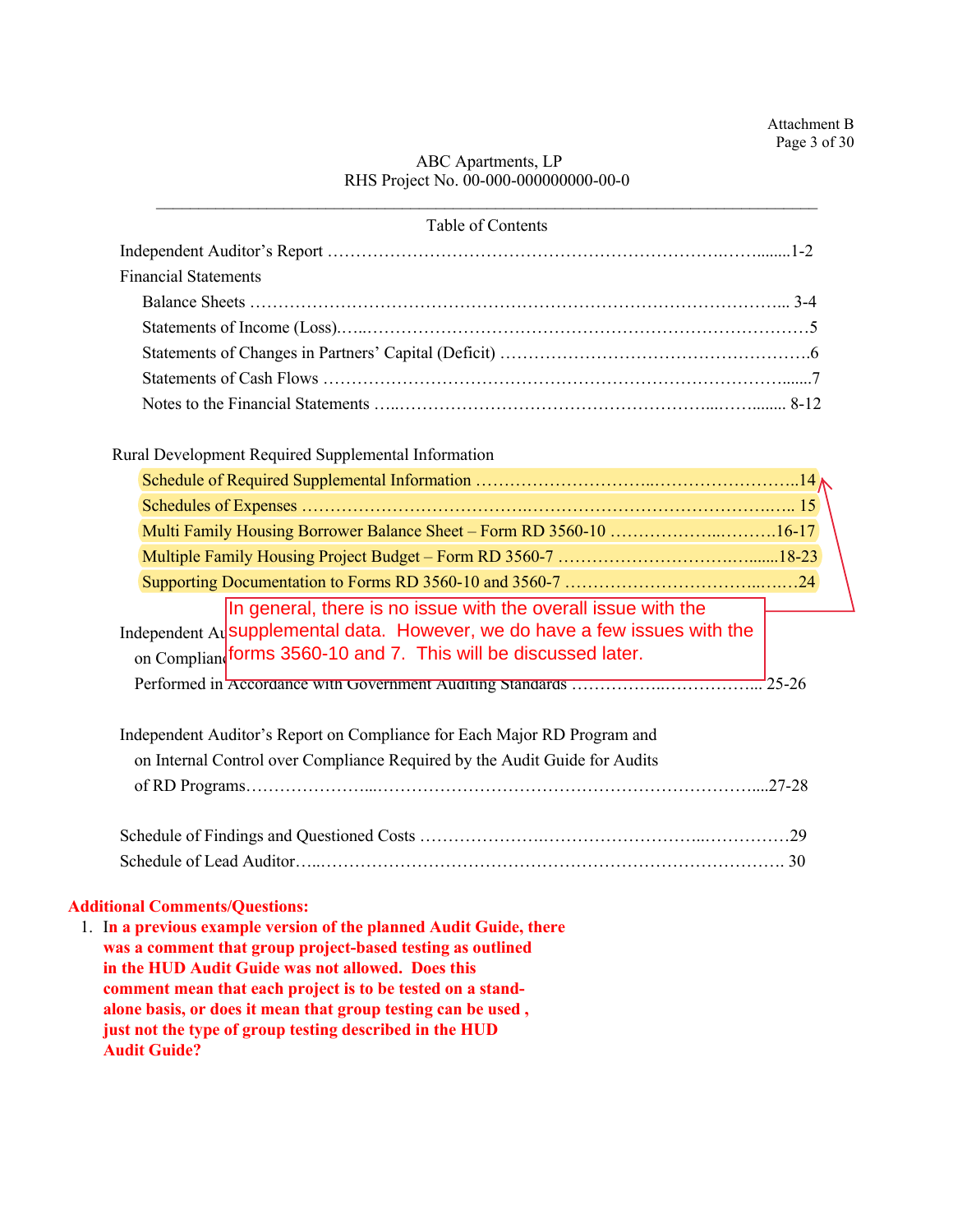Attachment B Page 4 of 30

Independent Auditor's Report

To the Partners of ABC Apartments, LP Servicing Office New York, New York USDA Rural Development New York, New York

### **Report on the Financial Statements**

We have audited the accompanying financial statements of ABC Apartments, LP RHS Project No. 00-000-000000000-00-0 (Partnership), which comprise the balance sheets as of December 30, 20X2 and 20X1, and the related statements of income (loss), changes in partners' capital (deficit), and cash flows for the years then ended, and the related notes to the financial statements.

### **Management's Responsibility for the Financial Statements**

Management is responsible for the preparation and fair presentation of these financial statements in accordance with accounting principles generally accepted in the United States of America; this includes the design, implementation, and maintenance of internal control relevant to the preparation and fair presentation of financial statements that are free from material misstatement, whether due to fraud or error.

### **Auditor's Responsibility**

Our responsibility is to express an opinion on these financial statements based on our audits. We conducted our audits in accordance with auditing standards generally accepted in the United States of America and the standards applicable to financial audits contained in *Government Auditing Standards*, issued by the Comptroller General of the United States. Those standards require that we plan and perform the audits to obtain reasonable assurance about whether the financial statements are free from material misstatement.

An audit involves performing procedures to obtain audit evidence about the amounts and disclosures in the financial statements. The procedures selected depend on the auditor's judgment, including the assessment of the risks of material misstatement of the financial statements, whether due to fraud or error. In making those risk assessments, the auditor considers internal control relevant to Partnership's preparation and fair presentation of the financial statements in order to design audit procedures that are appropriate in the circumstances, but not for the purpose of expressing an opinion on the effectiveness of Partnership's internal control. Accordingly, we express no such opinion. An audit also includes evaluating the appropriateness of accounting policies used and the reasonableness of significant accounting estimates made by management, as well as evaluating the overall presentation of the financial statements.

We believe that the audit evidence we have obtained is sufficient and appropriate to provide a basis for our audit opinion.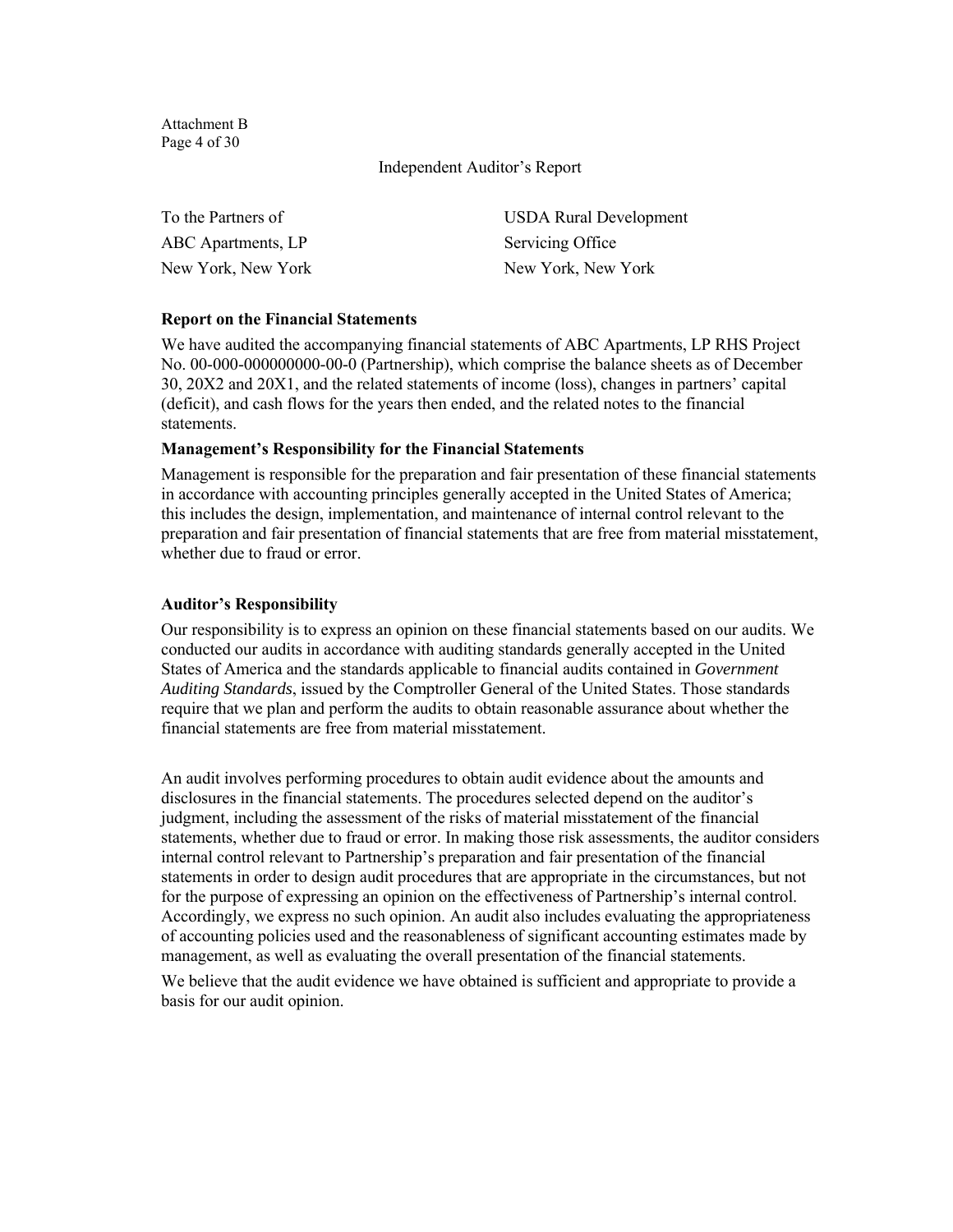### **Opinion**

 the financial position of Partnership as of December 31, 20X2 and 20X1, and the results of its In our opinion, the financial statements referred to above present fairly, in all material respects, operations, changes in partners' capital (deficit), and its cash flows for the years then ended in accordance with accounting principles generally accepted in the United States of America.

### **Report on Supplementary Information**

Our audits were conducted for the purpose of forming an opinion on the financial statements as a whole. The accompanying supplementary information is presented for purposes of additional analysis as required by the *United States Department of Agriculture Rural Development.* 

Such information is the responsibility of management and was derived from and relates directly to the underlying accounting and other records used to prepare the financial statements. The information has been subjected to the auditing procedures applied in the audits of the financial statements and certain additional procedures, including comparing and reconciling such information directly to the underlying accounting and other records used to prepare the financial statements or to the financial statements themselves, and other additional procedures in accordance with auditing standards generally accepted in the United States of America. In our opinion, the information is fairly stated in all material respects in relation to the financial

statements as a w<sub>ork</sub>tain data mentioned here in 3560-10 cannot be included in the AU-C 725 opinion.

Reports Issued in Accordance with *Government Auditing Standards* 

In accordance with *Government Auditing Standards*, we have also issued a report dated March XX, 20X3 on our consideration of Partnership's internal control over financial reporting and on our tests of its compliance with certain provisions of laws, regulations, contracts, grant agreements, and other matters. The purpose of that report is to describe the scope of our testing of internal control over financial reporting and compliance and the results of that testing, and not to provide an opinion on the internal control over financial reporting or on compliance. Those reports are an integral part of an audit performed in accordance with *Government Auditing Standards* in considering Partnership's internal control over financial reporting and compliance.

ABC Firm, LLC Indianapolis, Indiana March XX, 20X3

Page | 2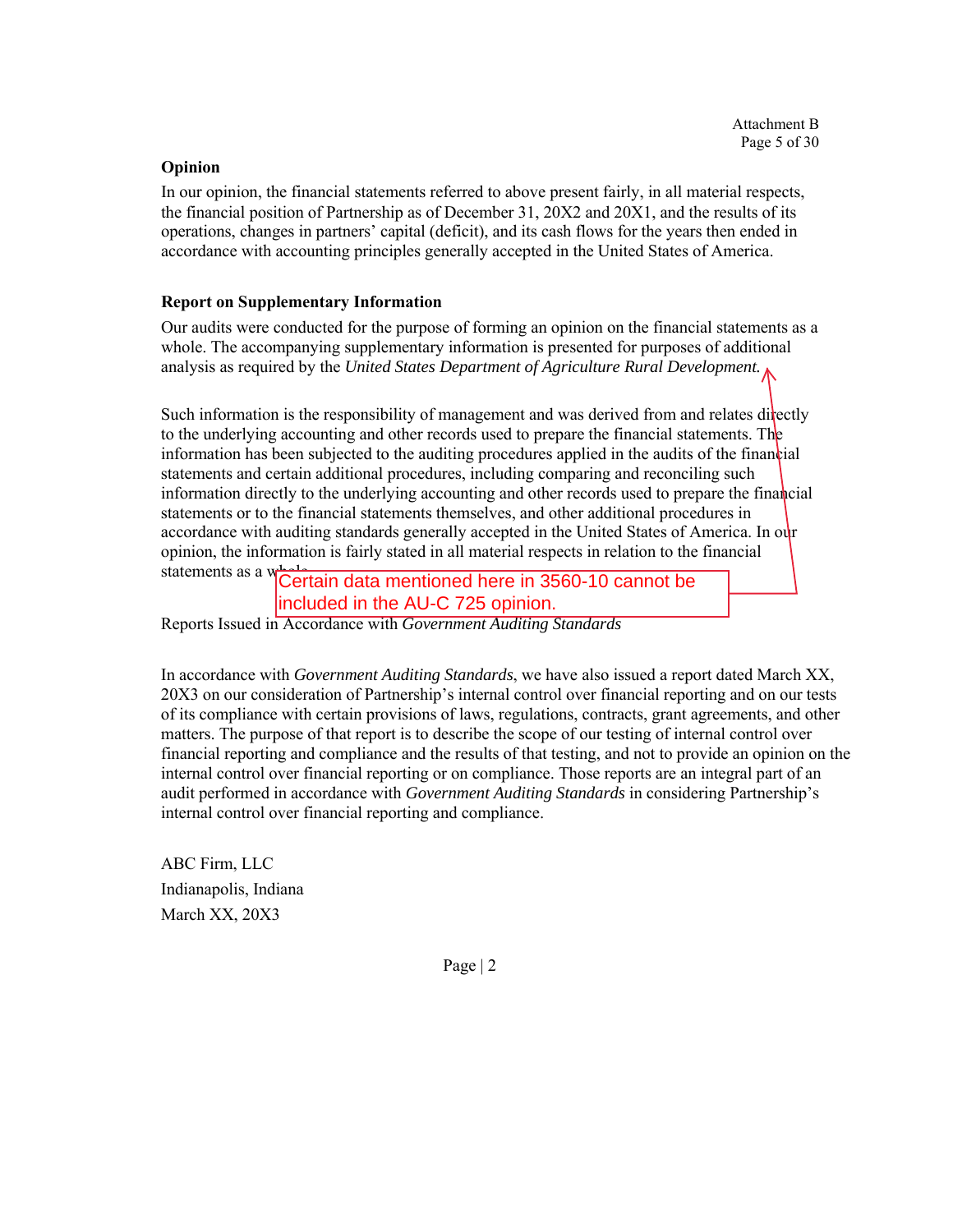# ABC Apartments, LP RHS Project No. 00-000-000000000-00-0

### **Statements of Cash Flows** For the Years Ended December 31, 20X2 and 20X1

|                                                                                                                                                                                                                                                                                                                                                                                                                         |                                                                                                                                                                                       | 20X2 | 20X1 |  |  |
|-------------------------------------------------------------------------------------------------------------------------------------------------------------------------------------------------------------------------------------------------------------------------------------------------------------------------------------------------------------------------------------------------------------------------|---------------------------------------------------------------------------------------------------------------------------------------------------------------------------------------|------|------|--|--|
| Reconciliation of Net Income to Net Cash Provided<br>by Operating Activities<br>Net Income                                                                                                                                                                                                                                                                                                                              |                                                                                                                                                                                       | S    | S    |  |  |
| Adjustments to Reconcile Net Income to Net Cash<br><b>Provided by Operating Activities</b><br>Depreciation expense<br>Decrease (increase) in assets<br>Prepaid expenses<br>Tenant deposits held in trust<br>Increase (decrease) in liabilities<br>Accounts payable - operations<br>Accrued mortgage interest<br>Accrued real estate taxes<br>Tenant deposits held in trust<br>Net Cash Provided By Operating Activities |                                                                                                                                                                                       |      |      |  |  |
| <b>Cash Flow From Investing Activities</b><br>Net withdrawals from the reserve for taxes and insurance,<br>Purchase of fixed assets<br>Net Cash Used In Investing Activities                                                                                                                                                                                                                                            |                                                                                                                                                                                       |      |      |  |  |
| <b>Cash Flow from Financing Activities</b><br>Principal payments<br>Payments on deferred revenue<br>Proceeds on deferred revenue<br><b>Distributions</b><br>Net Cash Used In Financing Activities                                                                                                                                                                                                                       | Please be aware that beginning in 2019, these<br>amounts will no longer be included as investing<br>activities. They will now be included in the total<br>cash line in the cash flow. |      |      |  |  |
| Increase (Decrease) in Cash and Cash Equivalents                                                                                                                                                                                                                                                                                                                                                                        |                                                                                                                                                                                       |      |      |  |  |
| Cash and Cash Equivalents, Beginning of Year                                                                                                                                                                                                                                                                                                                                                                            |                                                                                                                                                                                       |      |      |  |  |
| Cash and Cash Equivalents, End of Year                                                                                                                                                                                                                                                                                                                                                                                  |                                                                                                                                                                                       |      |      |  |  |
| <b>Supplemental Disclosure</b>                                                                                                                                                                                                                                                                                                                                                                                          |                                                                                                                                                                                       |      |      |  |  |
| Cash paid for interest                                                                                                                                                                                                                                                                                                                                                                                                  |                                                                                                                                                                                       |      | - 56 |  |  |

The accompanying notes are an integral part of the financial statements.

Page | 7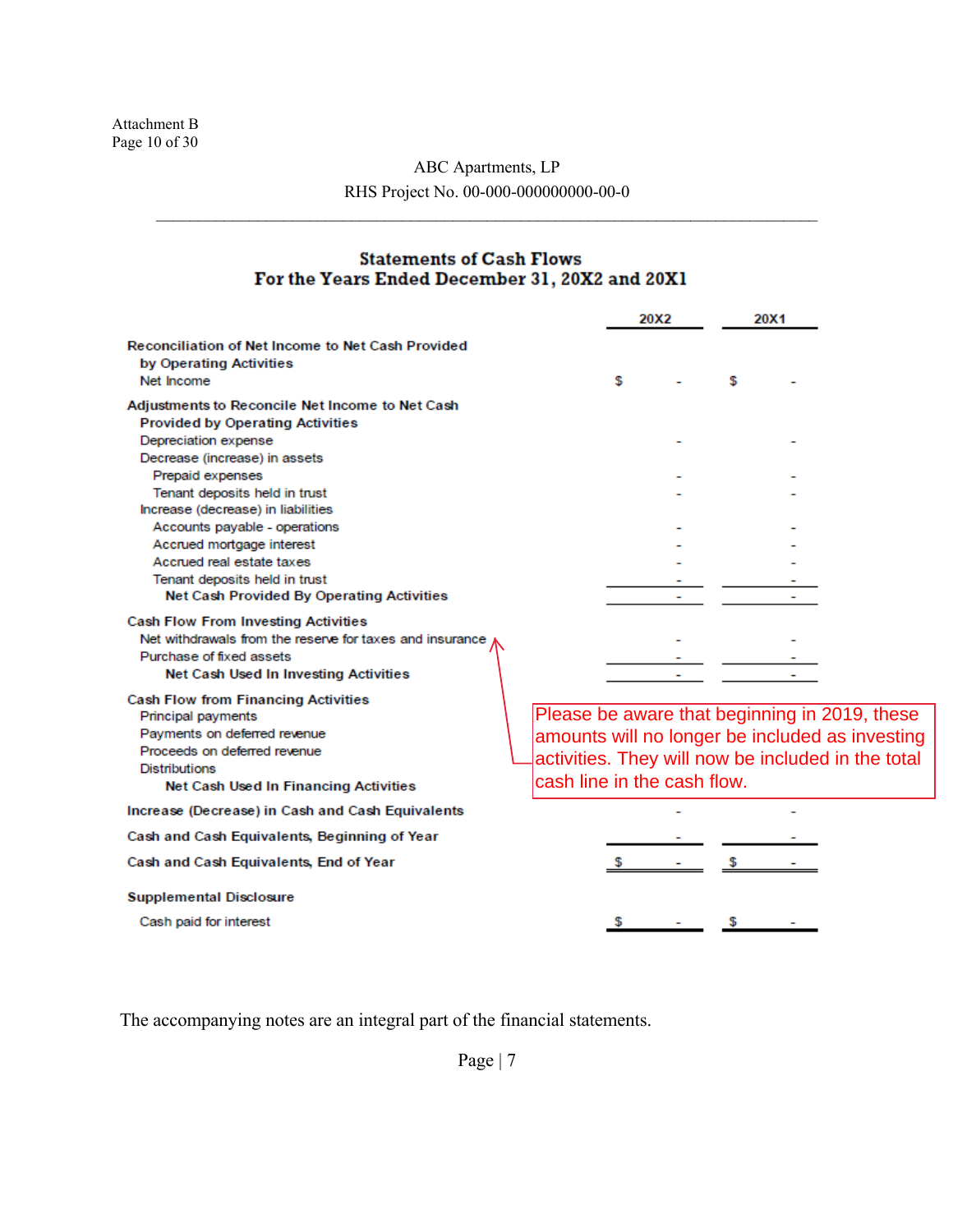Attachment B Page 19 of 30

# ABC Apartments, LP RHS Project No. 00-000-000000000-00-0

|           | five years, or both. |                                       | Section 1001 of Title 18. United States Code provides: "Whoever, In any manor within the jurisdiction of<br>any department or agency of the United States knowingly and willfully faildfles, conceals or covers up by<br>any trick, coheme, or device a material fact, or makes any false, flottbous or fraudulent statement or<br>represents, or makes or uses any false writing or document knowing the same to contain any false.<br>flottbous or fraudulent statement or entry, shall be fined under this title or imprisoned not more than |  |
|-----------|----------------------|---------------------------------------|-------------------------------------------------------------------------------------------------------------------------------------------------------------------------------------------------------------------------------------------------------------------------------------------------------------------------------------------------------------------------------------------------------------------------------------------------------------------------------------------------------------------------------------------------|--|
|           |                      |                                       | I HAVE READ THE ABOVE WARNING STATEMENT AND I HEREBY CERTIFY THE FOREGOING INFORMATION IS COMPLETE AND                                                                                                                                                                                                                                                                                                                                                                                                                                          |  |
|           |                      | ACCURATE TO THE BEST OF MY KNOWLEDGE. |                                                                                                                                                                                                                                                                                                                                                                                                                                                                                                                                                 |  |
|           | Date                 |                                       | (Slandure of Borrower or Borrower Representative)                                                                                                                                                                                                                                                                                                                                                                                                                                                                                               |  |
|           |                      |                                       | <b>CLEAN</b>                                                                                                                                                                                                                                                                                                                                                                                                                                                                                                                                    |  |
|           |                      |                                       |                                                                                                                                                                                                                                                                                                                                                                                                                                                                                                                                                 |  |
|           |                      |                                       | Who is required to complete the certification? If this                                                                                                                                                                                                                                                                                                                                                                                                                                                                                          |  |
|           |                      |                                       | is the CPA, then have we not already giving this                                                                                                                                                                                                                                                                                                                                                                                                                                                                                                |  |
|           |                      |                                       |                                                                                                                                                                                                                                                                                                                                                                                                                                                                                                                                                 |  |
|           |                      |                                       | opinion in our IRT opinion on supplemental data?                                                                                                                                                                                                                                                                                                                                                                                                                                                                                                |  |
|           |                      |                                       | FAAL II - ININU KAALI REFERENIAIRA                                                                                                                                                                                                                                                                                                                                                                                                                                                                                                              |  |
|           |                      |                                       | We have compared the borrower's records to the accompanying balance sheet and statement of actual budget and income on Form                                                                                                                                                                                                                                                                                                                                                                                                                     |  |
|           |                      |                                       | RD 3560-7. The accompanying Forms are a fair presentation of the borrower's records taken as a whole.                                                                                                                                                                                                                                                                                                                                                                                                                                           |  |
|           |                      |                                       | We certify that no identity of interest exists between us and any individual or organization doing business with the project or                                                                                                                                                                                                                                                                                                                                                                                                                 |  |
| borrower. |                      |                                       |                                                                                                                                                                                                                                                                                                                                                                                                                                                                                                                                                 |  |
|           |                      |                                       |                                                                                                                                                                                                                                                                                                                                                                                                                                                                                                                                                 |  |
|           | <b>Date</b>          |                                       | (Slamiture )                                                                                                                                                                                                                                                                                                                                                                                                                                                                                                                                    |  |
|           |                      |                                       |                                                                                                                                                                                                                                                                                                                                                                                                                                                                                                                                                 |  |
|           |                      |                                       | (Name and Title)                                                                                                                                                                                                                                                                                                                                                                                                                                                                                                                                |  |

\*U.S. GPO: 1997-554-007/21504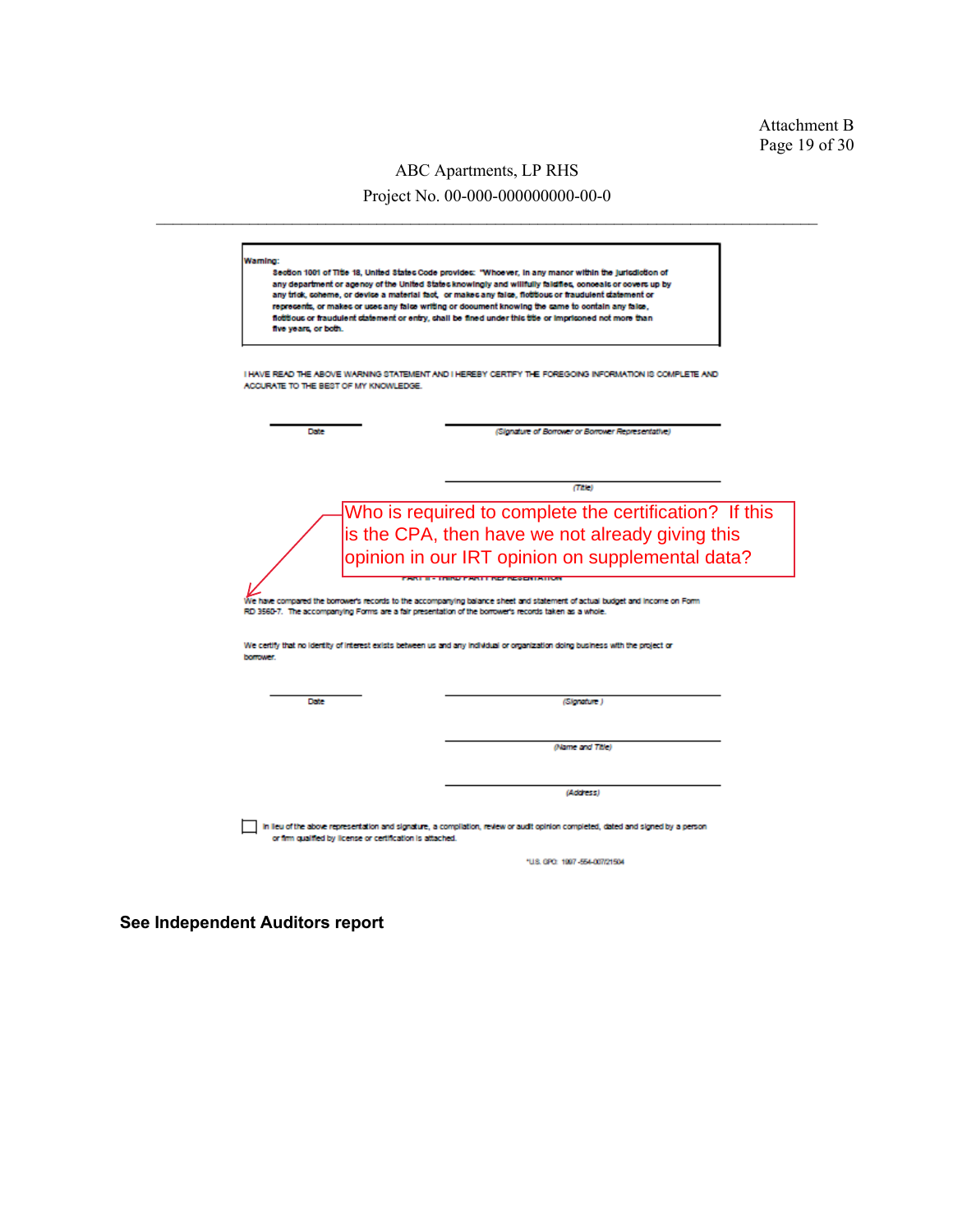# ABC Apartments, LP RHS Project No. 00-000-000000000-00-0

| US DA                                                                                                                                                                                                                                                                                                                                                                                                                                                                                                                                                                                    | Position 3                                                              |                                                                                                                       | FORM APPROVED                                                                                      |
|------------------------------------------------------------------------------------------------------------------------------------------------------------------------------------------------------------------------------------------------------------------------------------------------------------------------------------------------------------------------------------------------------------------------------------------------------------------------------------------------------------------------------------------------------------------------------------------|-------------------------------------------------------------------------|-----------------------------------------------------------------------------------------------------------------------|----------------------------------------------------------------------------------------------------|
| Form RD 3560-7<br>(Rev. 05-06)                                                                                                                                                                                                                                                                                                                                                                                                                                                                                                                                                           | <b>MULTIPLE FAMILY HOUSING PROJECT BUDGET</b>                           |                                                                                                                       | OMB NO. 0575-0189                                                                                  |
| <b>PROJECT NAME</b><br><b>BORROWER NAME</b>                                                                                                                                                                                                                                                                                                                                                                                                                                                                                                                                              |                                                                         | BORROWER ID AND PROJECT NO.                                                                                           |                                                                                                    |
| Note Rate Payment<br>oan/Transfer Amount                                                                                                                                                                                                                                                                                                                                                                                                                                                                                                                                                 |                                                                         | <b>IC Payment</b>                                                                                                     |                                                                                                    |
| <b>Project Rental Type</b><br><b>Reporting Period</b><br><b>Budget Type</b><br>Annual<br>nisi<br>Family<br>Quarterly<br>Regular Report<br><b>Bdarly</b><br>Monthly<br><b>Rent Change</b><br>Congregate<br>SNR<br>Group Home<br>Other Servicing<br>Mied<br>LH                                                                                                                                                                                                                                                                                                                             | Project Type<br><b>Full Front</b><br><b>Limbod Profit</b><br>Non-Profit | The following utilities are master meters X   Thereby request<br><b>Electricity</b><br>Gas<br>Water<br>Sewer<br>Trash | units of RA, Current<br>number of RAunits<br><b>Bonower Accounting</b><br>Mcmod<br>Cash<br>Accrual |
| It will not be possible for the CPA                                                                                                                                                                                                                                                                                                                                                                                                                                                                                                                                                      | <b>CURRENT</b><br><b>BUDGET</b>                                         | <b>PROPOSED</b><br><b>ACTUAL</b><br><b>BUDGET</b>                                                                     | <b>COMMENTS</b><br>or (YTD)                                                                        |
| to give an IRT opinion on the                                                                                                                                                                                                                                                                                                                                                                                                                                                                                                                                                            | 1/1/2002<br>12/31/20X2                                                  | 1/1/2002<br>1/1/2003<br>12/31/20X2<br>12/31/20X3                                                                      |                                                                                                    |
| budget columns as they are not                                                                                                                                                                                                                                                                                                                                                                                                                                                                                                                                                           | $\sqrt{5}$<br>5                                                         | 5<br>٠                                                                                                                |                                                                                                    |
| derived from nor related directly to                                                                                                                                                                                                                                                                                                                                                                                                                                                                                                                                                     |                                                                         | $\mathbf{r}$                                                                                                          |                                                                                                    |
| lthe basic financial statements.                                                                                                                                                                                                                                                                                                                                                                                                                                                                                                                                                         |                                                                         | ٠                                                                                                                     |                                                                                                    |
|                                                                                                                                                                                                                                                                                                                                                                                                                                                                                                                                                                                          | ٠<br>$\ddot{\phantom{0}}$                                               | ٠<br>٠<br>٠<br>٠                                                                                                      |                                                                                                    |
| This comment pertains to the                                                                                                                                                                                                                                                                                                                                                                                                                                                                                                                                                             | ÷                                                                       | ٠                                                                                                                     |                                                                                                    |
| following pages also.                                                                                                                                                                                                                                                                                                                                                                                                                                                                                                                                                                    | ÷                                                                       | ٠                                                                                                                     |                                                                                                    |
| SUCCES (C 1077 // 10 & 3)                                                                                                                                                                                                                                                                                                                                                                                                                                                                                                                                                                | ÷                                                                       | $\tilde{\phantom{a}}$<br>÷                                                                                            |                                                                                                    |
| <b>NON-OPERATIONAL CASH SOURCES</b><br><b>11 CASH - NON PROJECT</b><br>12 AUTHORIZED LOAN (Non-RHS)<br>13 TRANSFER FROM RESERVE<br>Subtotal (11 thru 13)<br>14                                                                                                                                                                                                                                                                                                                                                                                                                           | ×<br>÷.                                                                 | à,<br>÷<br>÷.<br>÷.                                                                                                   |                                                                                                    |
| 15 TOTAL CASH SOURCES (10 + 14)                                                                                                                                                                                                                                                                                                                                                                                                                                                                                                                                                          |                                                                         |                                                                                                                       |                                                                                                    |
| <b>OPERATIONAL CASH USES</b><br>16 TOTAL O&M EXPENSES (From Part II)<br>17 RHS DEBT PAYMENT<br>18 RHS PAYMENT (Overage)<br>19 RHS PAYMENT (Late Fee)<br>20 REDUCTION IN PRIOR YEAR PAYABLES<br>21 TENANT UTILITY PAYMENTS                                                                                                                                                                                                                                                                                                                                                                |                                                                         | ÷<br>÷                                                                                                                |                                                                                                    |
| 22 TRANSFER TO RESERVE<br>23 RETURN TO OWNER/NP ASSET MANAGEMENT FEE                                                                                                                                                                                                                                                                                                                                                                                                                                                                                                                     | $\sim$<br>$\overline{\phantom{a}}$                                      | ۰<br>٠<br>$\ddot{\phantom{0}}$<br>÷                                                                                   |                                                                                                    |
| 24 Subtotal (10 thru 23)                                                                                                                                                                                                                                                                                                                                                                                                                                                                                                                                                                 |                                                                         |                                                                                                                       |                                                                                                    |
| <b>NON-OPERATIONAL CASH USES</b><br>25 AUTHORIZED DEBT PAYMENTS (Non-RHS)<br>26 ANNUAL CAPITAL BUDGET (From Part III, Lines 4-6)<br>27 MISCELLANEOUS - See Supp. Data #5, pp. 12<br>28 Subtotal (26 thru 27)                                                                                                                                                                                                                                                                                                                                                                             | $\sim$<br>٠<br>×                                                        | ٠<br>٠<br>٠<br>٠<br>۰<br>٠                                                                                            |                                                                                                    |
| 29 TOTAL CASH USES (24 + 28)                                                                                                                                                                                                                                                                                                                                                                                                                                                                                                                                                             |                                                                         |                                                                                                                       |                                                                                                    |
| 30 NET CASH (DEFICIT) (16 - 29)                                                                                                                                                                                                                                                                                                                                                                                                                                                                                                                                                          | $\sim$                                                                  | ÷<br>٠                                                                                                                |                                                                                                    |
| <b>CASH BALANCE</b><br>31 BEGINNING CASH BALANCE<br>32 ACCRUAL TO CASH ADJUSTMENT<br>33 ENDING CASH BALANCE (30 + 31 + 32)                                                                                                                                                                                                                                                                                                                                                                                                                                                               | $\overline{\phantom{a}}$                                                | ٠<br>٠<br>٠<br>÷                                                                                                      |                                                                                                    |
| According to the Paperwork Reduction Act of 1995, an agency may not conduct or sponsor, and a person is not required to respond to a collection of information unless it displays a valid CMB control<br>rumber. The weld OMD control number for this information collection 0575-0189. The time required to complete this information collection is extinated to average 4 hour per response, including<br>the time for reviewing instructions, searching existing date sources, gethering and mentalizing to date reacted, and completing and reviewing the collection of information. |                                                                         |                                                                                                                       |                                                                                                    |

Form RD 3560-7 Page 1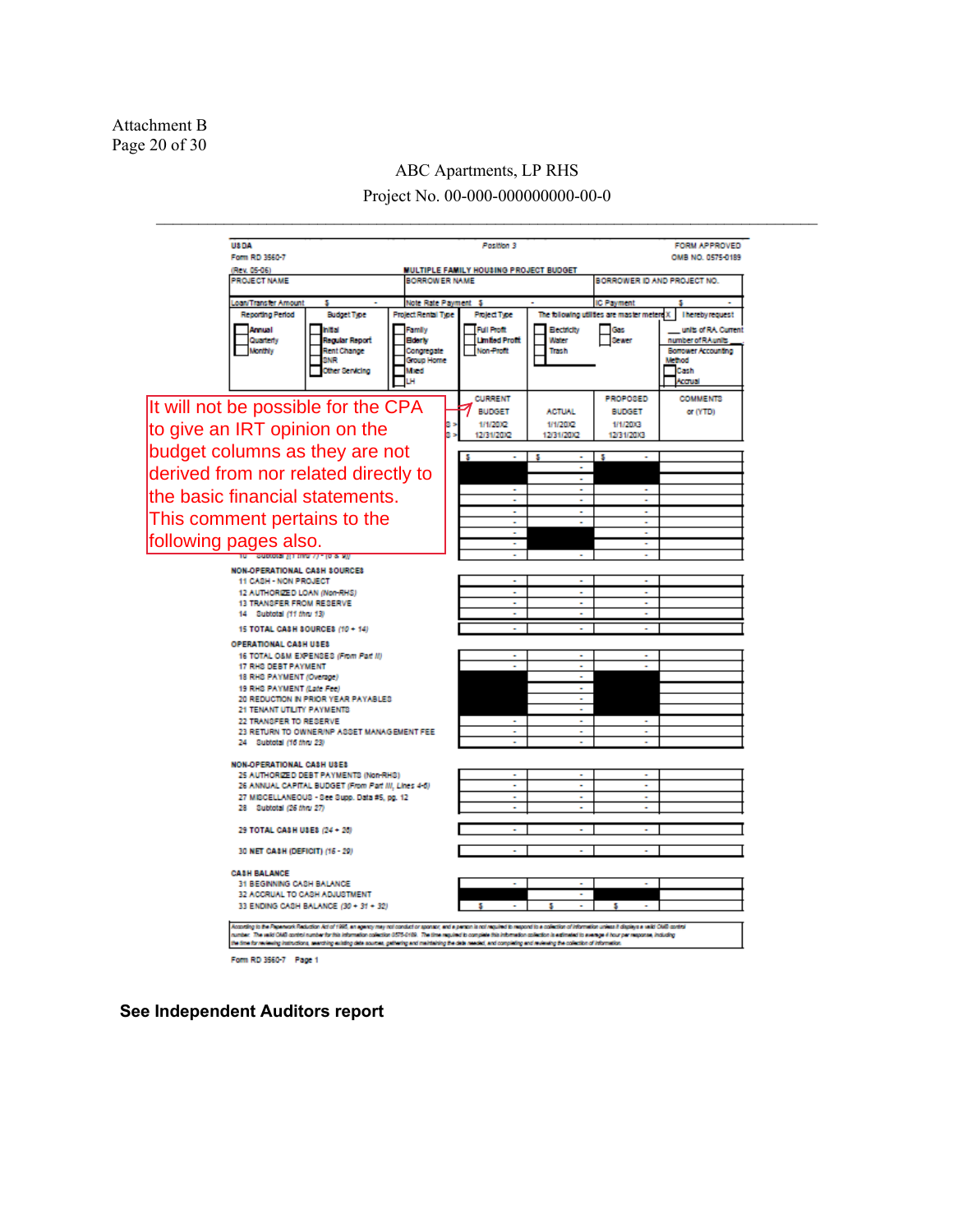# ABC Apartments, LP RHS Project No. 00-000-000000000-00-0

|                                                        | <b>CURRENT</b>       |                               | <b>PROPOSED</b>          | <b>COMMENTS</b> |
|--------------------------------------------------------|----------------------|-------------------------------|--------------------------|-----------------|
|                                                        | <b>BUDGET</b>        | ACTUAL                        | <b>BUDGET</b>            | or (YTD)        |
| 1 MAINTENANCE AND REPAIRS PAYROLL                      | s<br>×,              | s<br>٠                        | s<br>$\overline{a}$      |                 |
| 2 MAINTENANCE AND REPAIRS SUPPLY                       | ٠                    |                               |                          |                 |
| 3 MAINTENANCE AND REPAIRS CONTRACT                     | ÷                    |                               |                          |                 |
| <b>4 PAINTING</b>                                      | ٠                    | $\blacksquare$                | ٠                        |                 |
| 5 SNOW REMOVAL                                         | ä,                   | ٠                             | ٠                        |                 |
| 6 ELEVATOR MAINTENANCE/CONTRACT                        | ÷                    | ٠                             | ٠                        |                 |
| 7 GROUNDS                                              | ÷                    | ٠                             | ٠                        |                 |
| 8 SERVICES                                             | ÷                    | ٠                             | ٠                        |                 |
| 9 ANNUAL CAPITAL BUDGET (From Part V - Operations)     | ÷                    | ٠                             |                          |                 |
| 10 OTHER OPERATING EXPENSE (Itemize)                   | ÷                    | ٠                             | ٠                        |                 |
| 11 SUB-TOTAL MAINT. & OPERATING (1 thru 10)            | ٠                    | ٠                             | $\overline{\phantom{a}}$ |                 |
|                                                        |                      |                               |                          |                 |
| <b>12 ELECTRICITY</b><br>If master metered             | ٠                    | ٠                             | ٠                        |                 |
| check bax on<br><b>13 WATER</b>                        | ٠                    | ۰                             | ۰                        |                 |
| 14 SEWER<br>front.                                     | ٠                    | ٠                             | ٠                        |                 |
| 15 FUEL (Oil/Coal/Gas)                                 | ÷                    | ٠                             | ٠                        |                 |
| 16 GARBAGE & TRASH REMOVAL                             | ٠                    | ٠                             | ٠                        |                 |
| <b>17 OTHER UTILITIES</b>                              | ٠                    | $\ddot{\phantom{1}}$          | ٠                        |                 |
| SUB-TOTAL UTILITIES (12 thru 17)<br>18                 | ٠                    | $\blacksquare$                |                          |                 |
|                                                        |                      |                               |                          |                 |
| 19 SITE MANAGEMENT PAYROLL                             | ٠                    | $\overline{\phantom{a}}$      | $\overline{a}$           |                 |
| 20 MANAGEMENT FEE                                      | ٠                    | ۰                             | ۰                        |                 |
| 21 PROJECT AUDITING EXPENSE                            | ٠                    | ٠                             | ۰                        |                 |
| 22 PROJECT BOOKKEEPING/ACCOUNTING                      | ٠                    | ۰                             | ٠                        |                 |
| 23 LEGAL EXPENSE                                       | ٠                    | ٠                             | ٠                        |                 |
| <b>24 ADVERTISING</b>                                  | ٠                    | ٠                             | ٠                        |                 |
| 25 TELEPHONE & ANSWERING SERVICE                       | ٠                    | ٠                             | ٠                        |                 |
| 26 OFFICE SUPPLIES                                     | ٠                    |                               | ٠                        |                 |
| 27 OFFICE FURNITURE & EQUIPMENT<br>28 TRAINING EXPENSE |                      |                               | ٠                        |                 |
| 29 HEALTH INS. & OTHER EMP. BENEFITS                   | ٠<br>٠               | ۰<br>٠                        | ÷.                       |                 |
| <b>30 PAYROLL TAXES</b>                                |                      |                               |                          |                 |
| 31 WORKERS' COMPENSATION                               | ٠<br>٠               | ÷<br>$\overline{\phantom{a}}$ | ٠<br>٠                   |                 |
| 32 OTHER ADMINISTRATIVE EXPENSE (Itemize)              | ٠                    | ٠                             | ۰                        |                 |
| 33 SUB-TOTAL ADMINISTRATIVE (19 thru 32)               | ٠                    | ٠                             | ٠                        |                 |
|                                                        |                      |                               |                          |                 |
| 34 REAL ESTATE TAXES                                   | ٠                    |                               | ۰                        |                 |
| 35 SPECIAL ASSESSMENTS                                 | ٠                    | ٠                             | ٠                        |                 |
| 36 OTHER TAXES. LICENSES & PERMITS                     | $\ddot{\phantom{0}}$ | ÷                             | $\ddot{\phantom{0}}$     |                 |
| 37 PROPERTY & LIABILITY INSURANCE                      | ×,                   | ۰                             | ٠                        |                 |
| 38 FIDELITY COVERAGE INSURANCE                         | ٠                    | ۰                             | ٠                        |                 |
| 39 OTHER INSURANCE                                     | ٠                    | ٠                             | ٠                        |                 |
| SUB-TOTAL TAXES & INSURANCE (34 thru 39)<br>40         | ٠                    | ۰                             | ٠                        |                 |

Form RD 3560-7 Page 2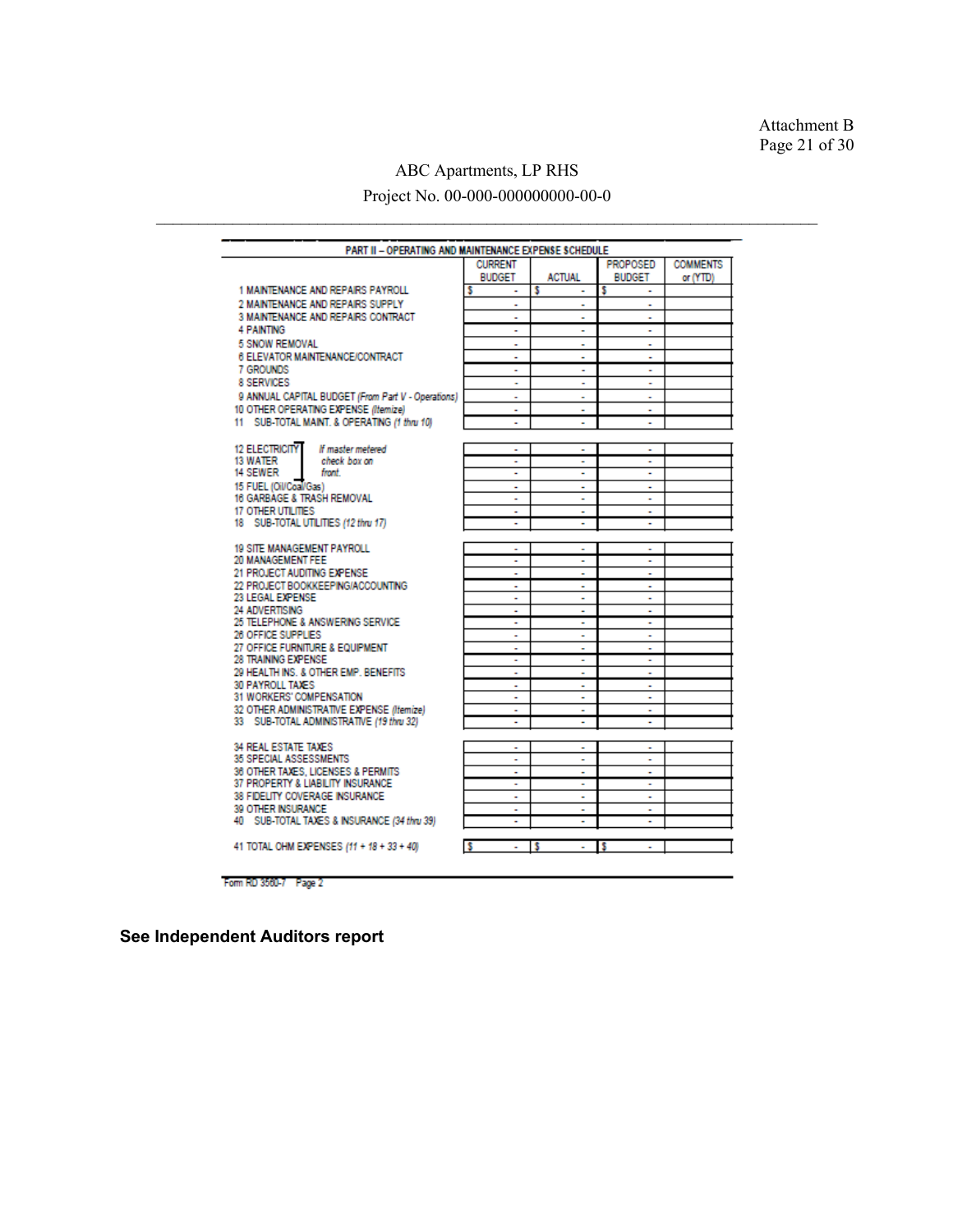# ABC Apartments, LP RHS

 $\mathcal{L}_\mathcal{L} = \{ \mathcal{L}_\mathcal{L} = \{ \mathcal{L}_\mathcal{L} = \{ \mathcal{L}_\mathcal{L} = \{ \mathcal{L}_\mathcal{L} = \{ \mathcal{L}_\mathcal{L} = \{ \mathcal{L}_\mathcal{L} = \{ \mathcal{L}_\mathcal{L} = \{ \mathcal{L}_\mathcal{L} = \{ \mathcal{L}_\mathcal{L} = \{ \mathcal{L}_\mathcal{L} = \{ \mathcal{L}_\mathcal{L} = \{ \mathcal{L}_\mathcal{L} = \{ \mathcal{L}_\mathcal{L} = \{ \mathcal{L}_\mathcal{$ Project No. 00-000-000000000-00-0

|                                                                                  | <b>CURRENT</b><br><b>BUDGET</b> | <b>ACTUAL</b> | <b>PROPOSED</b><br><b>BUDGET</b> | <b>COMMENTS</b><br>or (YTD) |
|----------------------------------------------------------------------------------|---------------------------------|---------------|----------------------------------|-----------------------------|
| <b>RESERVE ACCOUNT:</b>                                                          |                                 |               |                                  |                             |
| 1 BEGINNING BALANCE                                                              | ٠                               | s<br>٠        | s<br>٠                           |                             |
| 2 TRANSFER TO RESERVE                                                            |                                 |               | ٠                                |                             |
| <b>TRANSFER FROM RESERVE</b>                                                     |                                 |               |                                  |                             |
| 3 OPERATING DEFICIT                                                              | ٠                               | ۰             | ۰                                |                             |
| 4 ANNUAL CAPITAL BUDGET (Part V - Reserve)                                       | ٠                               | ٠             | ٠                                |                             |
| 5 BUILDING & EQUIPMENT REPAIR                                                    | ٠                               | ٠             | ٠                                |                             |
| 6 OTHER NON-OPERATING EXPENSES                                                   | ٠                               | ٠             | ٠                                |                             |
| 7 TOTAL (3 thru 0)                                                               | ۰                               | ۰             | ٠                                |                             |
| 8 ENDING BALANCE (11+2)-7]                                                       | ٠                               | ٠             | ۰                                |                             |
| GENERAL OPERATING ACCOUNT.*<br><b>BEGINNING BALANCE</b><br><b>ENDING BALANCE</b> |                                 | ۰             |                                  |                             |
| REAL ESTATE TAX AND INSURANCE ESCROW                                             |                                 |               |                                  |                             |
| ACCOUNT*                                                                         |                                 |               |                                  |                             |
| <b>BEGINNING BALANCE</b>                                                         |                                 | ٠             |                                  |                             |
| <b>ENDING BALANCE</b>                                                            |                                 |               |                                  |                             |
| TENANT SECURITY DEPOSIT ACCOUNT.*                                                |                                 |               |                                  |                             |
| <b>BEGINNING BALANCE</b>                                                         |                                 |               |                                  |                             |
| <b>ENDING BALANCE</b>                                                            |                                 |               |                                  |                             |
| Complete upon submission of actual expenses.)                                    |                                 |               |                                  |                             |
| NUMBER OF APPLICANTS ON THE WAITING LIST                                         |                                 |               | RESERVE ACCT. REQ. BALANCE       | ٠                           |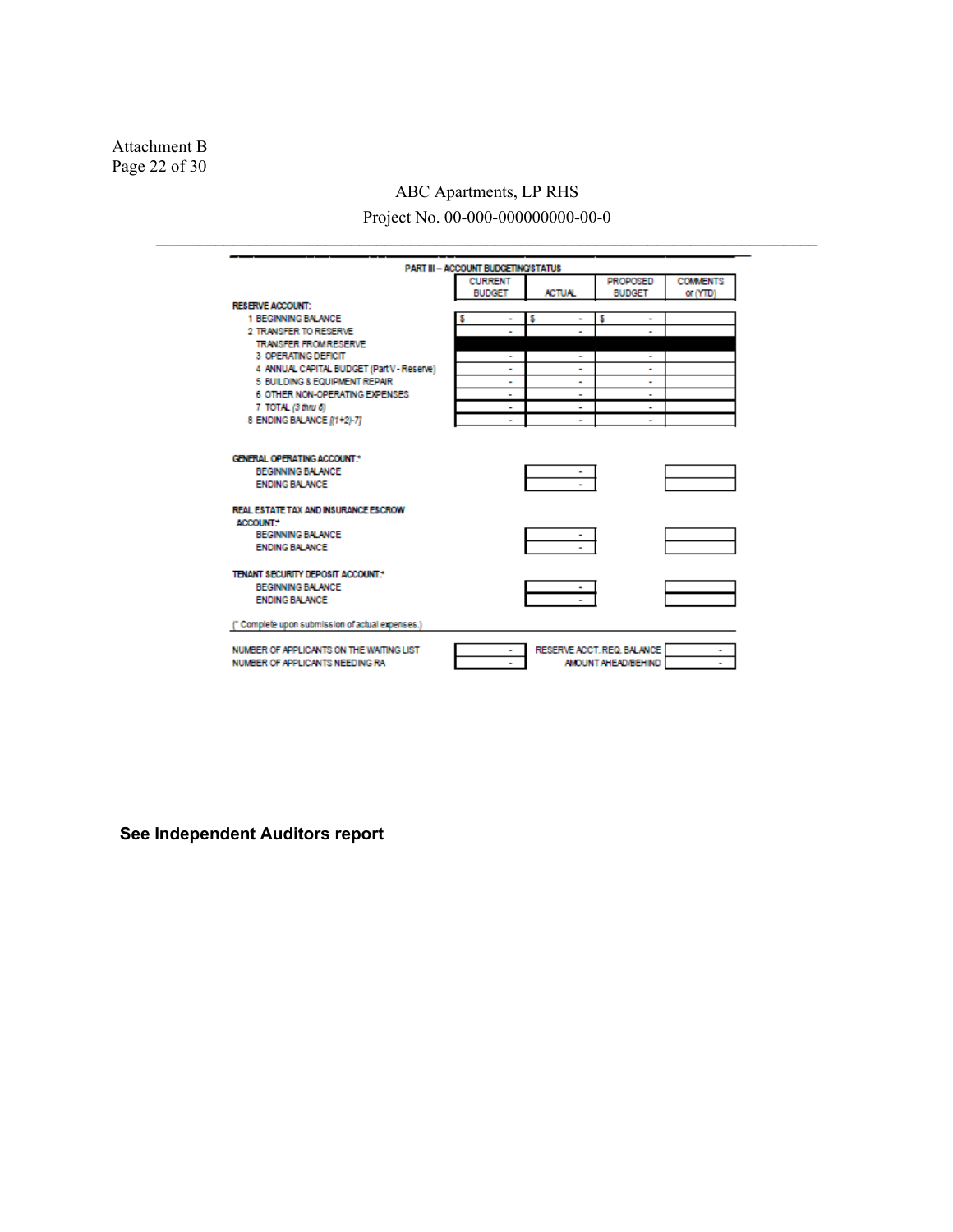Attachment B Page 23 of 30

### ABC Apartments, LP RHS Project No. 00-000-000000000-00-0



|                                  | C. PROPOSED UTILITY ALLOWANCE - Effective Date                                                                       |                          |                |        |           |                |              |                |   |  |
|----------------------------------|----------------------------------------------------------------------------------------------------------------------|--------------------------|----------------|--------|-----------|----------------|--------------|----------------|---|--|
| <b>MONTHLY DOLLAR ALLOWANCES</b> |                                                                                                                      |                          |                |        |           |                |              |                |   |  |
| <b>BR SIZE</b>                   | <b>SEWER</b><br><b>NUMBER</b><br><b>ELECTRIC</b><br><b>OTHER</b><br>GAS<br><b>WATER</b><br><b>TRASH</b><br>UNIT TYPE |                          |                |        |           |                | <b>TOTAL</b> |                |   |  |
|                                  |                                                                                                                      |                          | ٠              |        | $\sim$    | ٠              |              | ٠              |   |  |
|                                  | ۰<br>$\blacksquare$<br>۰<br>۰<br>۰<br>$\sim$<br>$\blacksquare$                                                       |                          |                |        |           |                |              |                |   |  |
|                                  |                                                                                                                      | $\blacksquare$           | $\blacksquare$ | $\sim$ | $\sim$    | ۰              | ۰            | $\blacksquare$ | ۰ |  |
|                                  |                                                                                                                      | $\overline{\phantom{a}}$ | $\sim$         | $\sim$ | $\sim$    | $\blacksquare$ | ۰            | $\blacksquare$ | ٠ |  |
|                                  |                                                                                                                      | $\bullet$                | $\bullet$      | $\sim$ | $\bullet$ | ٠              | ۰            | $\blacksquare$ | ۰ |  |
|                                  |                                                                                                                      |                          |                |        |           |                |              |                |   |  |

Form RD 3560-7 Page 4